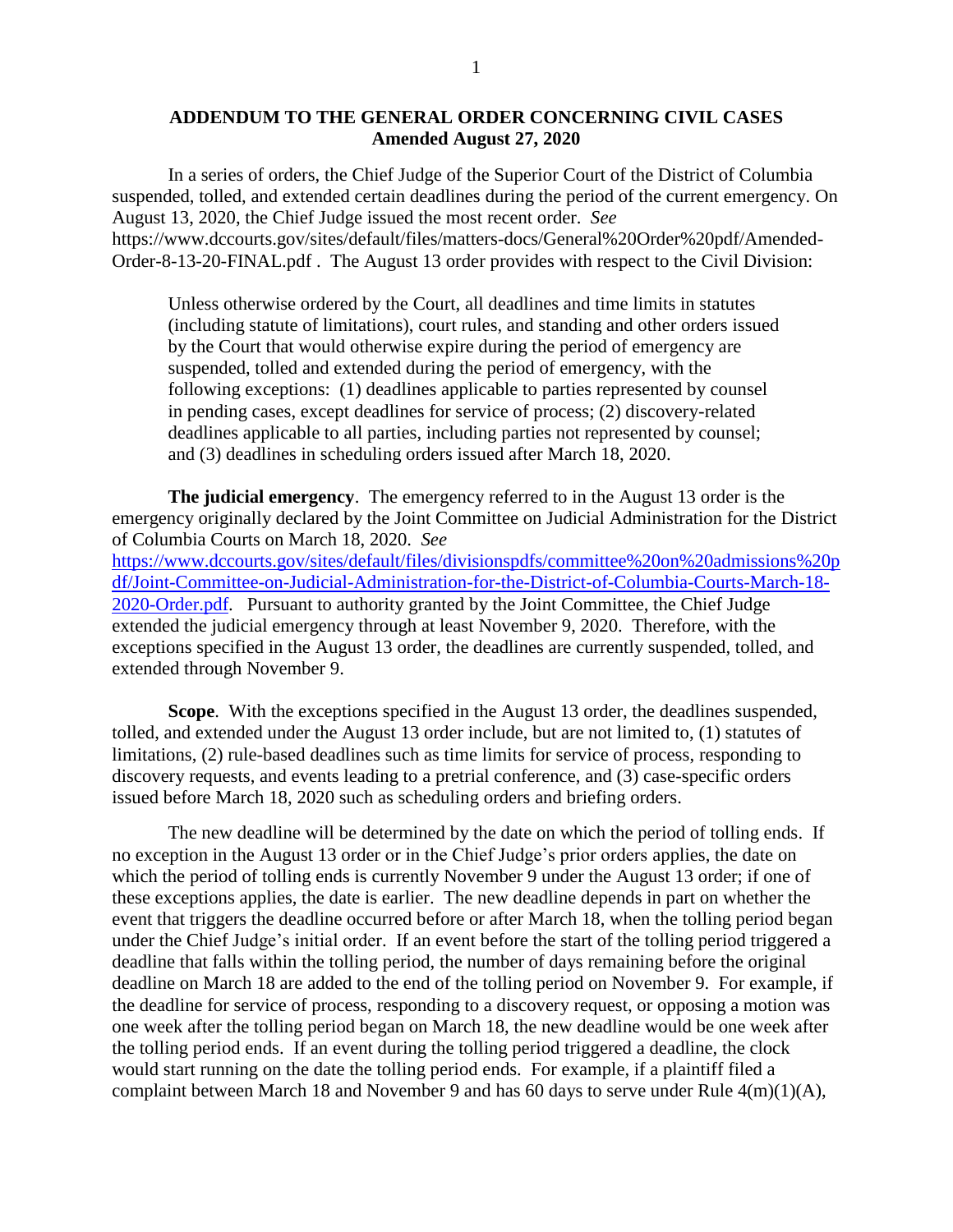the plaintiff will have 60 days after November 9 to serve the defendant, and the same principle applies if a party has 30 days under Rule 33(b)(2) to respond to interrogatories or 14 days under Rule 12-I(e) to respond to a motion.

If the extended deadline that would apply under the August 13 order as a result of the tolling is appropriate in the circumstances of a particular case, a party should *not* file a motion seeking to extend the deadline. If a party wants a deadline different from the deadline that would apply under the August 13 order, the party must file a motion to shorten or extend this deadline.

The August 13 order does not preclude any party from taking an action even though the deadline for the action is suspended, tolled, and extended because of the current judicial emergency.

**Exceptions**. The August 13 order makes three exceptions to the general principle of suspension, tolling, and extension of deadlines.

**Represented parties**. The first exception concerns deadlines established by statute, rule, or order applicable to parties represented by counsel in pending cases, except deadlines for service of process. If a party represented by counsel needs additional time to complete a task due to pandemic-related reasons, the party must file a motion (after attempting to obtain other parties' consent).

This exception for any party represented by counsel applies regardless of whether or not other parties in the cases are represented by counsel. If a party represented by counsel wants an unrepresented party to comply with a deadline other than a discovery-related deadline covered by the second exception more fully discussed below, the party must file a motion if the unrepresented party is not willing to comply voluntarily.

This exception, and the second exception for discovery-related deadlines, do not affect the requirement in Rules  $16(h)(1)$  and  $37(a)(1)(A)$  that parties meet for a reasonable period of time to resolve a discovery dispute before anyone can file a discovery-related motion, or the requirement in Rule 16(c)(1) that lawyers and unrepresented parties meet "in person" before a pretrial conference. During the public health emergency, one or all parties may have good reasons not to meet in person, and conferring by telephone or videoconference may be a reasonable alternative in the circumstances. Judges have discretion to waive or modify the "in person" meeting requirements in Rules  $16(c)(1)$ ,  $37(a)(1)(A)$ , and  $26(h)(1)$ . This discretion exists even if the parties do not ask for advance approval to attempt to resolve an issue without an in-person meeting, and the parties instead inform the court in a motion or joint pretrial statement that they conferred without an in-person meeting for specified pandemic-related reasons. Parties can expect judges to rule on discovery motions and conduct pretrial conferences, if the parties have not met but one or both parties had a reasonable basis related to the pandemic not to meet in person and the parties conferred, or offered to confer, through reasonable alternative methods.

This exception does not apply to deadlines for service of process, which remain suspended, tolled, and extended until otherwise ordered by the court on a case-by-case basis. Service-related deadlines are excluded because public health concerns may make service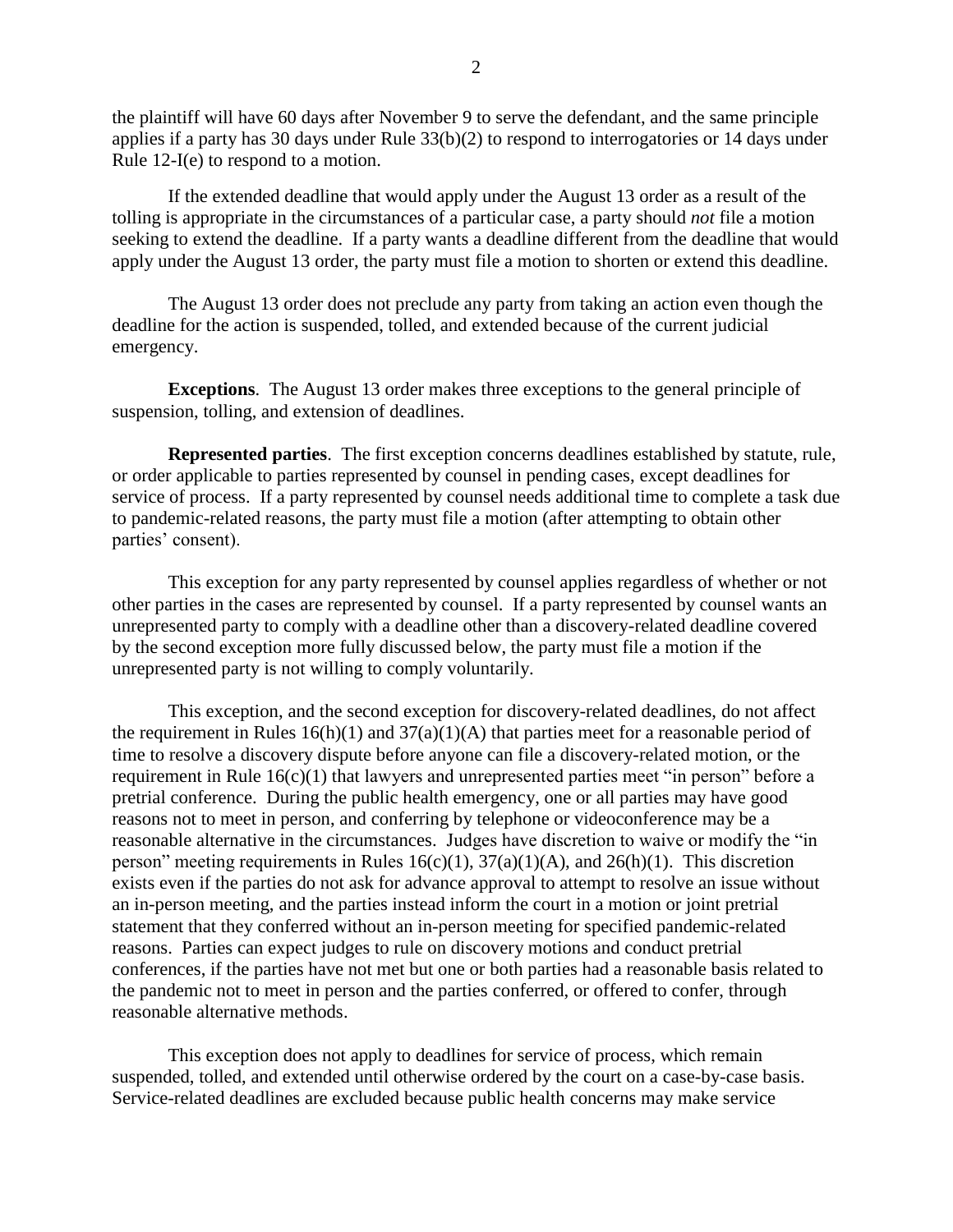difficult. This exclusion does not prevent a plaintiff from attempting service during the period of the judicial emergency.

This exception applies only to pending cases. Accordingly, statutes of limitations remain suspended, tolled, and extended, even if the potential plaintiff is represented by counsel.

**Discovery deadlines**. The second exception concerns discovery-related deadlines applicable to all parties, including parties not represented by counsel, and unlike the third exception, it applies to deadlines in orders issued before March 18. For parties represented by counsel, this second exception duplicates the first exception, which also applies to discoveryrelated deadlines. If any party needs additional time to complete a discovery-related task, the party must file a motion (after attempting to obtain other parties' consent).

The following examples are illustrative for any case subject to a scheduling order issued before March 18; they also apply under the first exception to parties represented by counsel. If a party was served with interrogatories 14 days before March 18, 16 of the 30 days provided by Rule 33(b)(2) to respond to interrogatories remained when the discovery deadline was suspended, tolled, and extended by the March 18 order, so the party has 16 days from August 13 to serve its response. If a party was served with interrogatories after March 18 and before August 13, the party has 30 days from August 13 to respond. If the party was served with interrogatories after August 13, the party has 30 days from the date of service to respond.

Unrepresented litigants may not be aware either that discovery-related deadlines had been suspended, tolled, and extended before August 13 or that the suspension, tolling, and extension ended on August 13. Rule 37(a) requires that before a party files a motion, the party, whether represented or unrepresented by counsel, must try to resolve any dispute about when the other party will provide discovery, and Rule 37(a) provides that the court may order the party from whom discovery is requested to provide the discovery. The court will take into account all relevant factors in deciding whether to order an unrepresented party to provide discovery and what deadline is reasonable for discovery.

**Post-March 18 Orders**. The third exception makes explicit that there is no suspension, tolling, or extension of deadlines in scheduling orders issued after March 18, 2020. This exception applies even if the post-March 18 order does not explicitly state that the judge was exercising the authority under one of the Chief Judge's orders to make case-specific exceptions to the general principle of suspension, tolling, and extension. This exception applies to any order containing a schedule, even if the order is not denominated as a "scheduling order." If a party wants any deadline in a post-March 18 order suspended, tolled, or extended, the party must file a motion (after attempting to obtain other parties' consent).

This exception for post-March 18 orders includes any discovery-related deadline, such as a deadline for the close of discovery. Even if the post-March 18 order does not explicitly require the parties to respond to a discovery request by a date specified in the order, any discoveryrelated deadline necessarily obligates parties to respond to any discovery request in sufficient time to comply with the deadline. Otherwise, discovery-related deadlines in the order, such as a deadline for completion of discovery, would effectively be rendered meaningless.